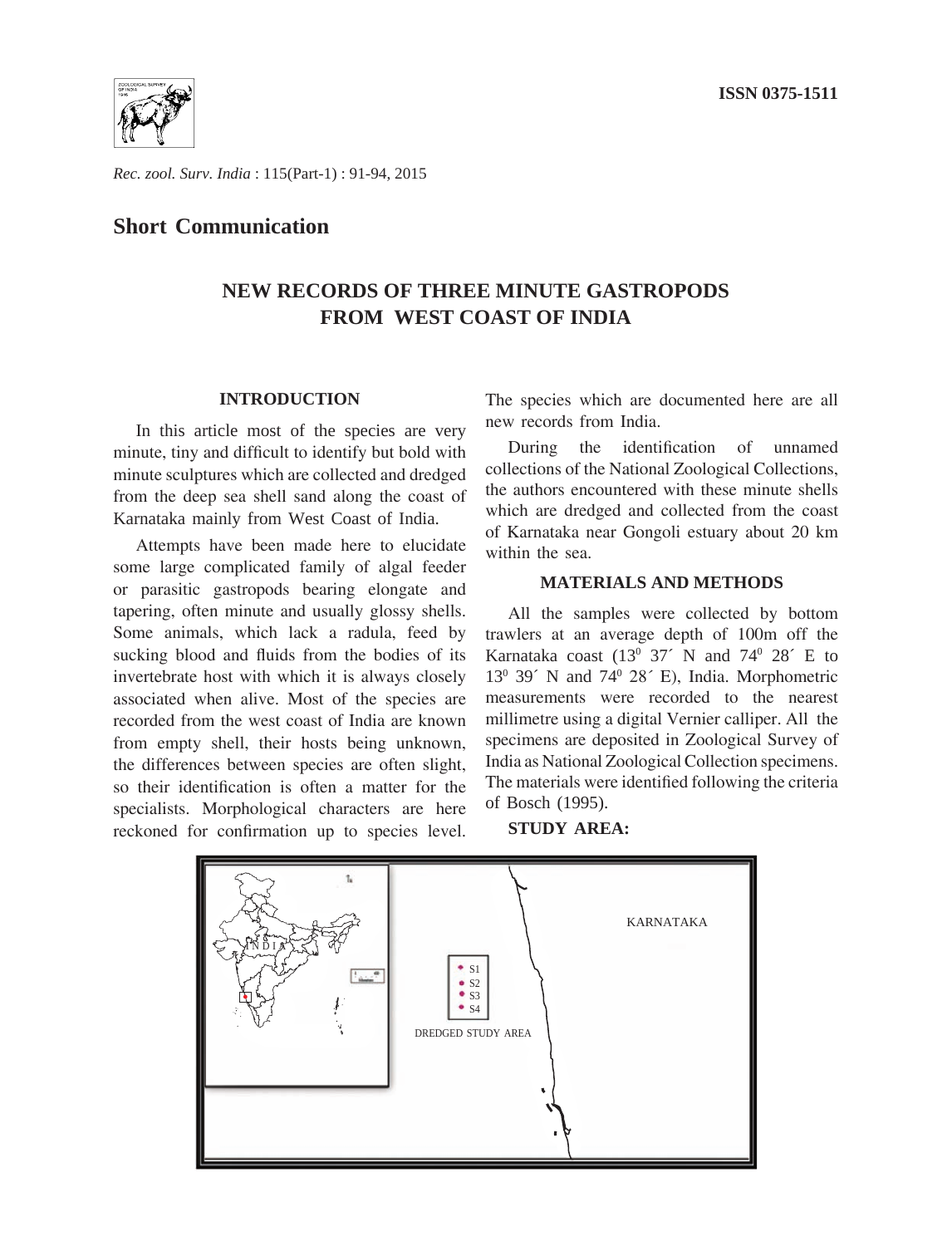#### Family CHILODONTIDAE

Extensive, worldwide family of small deep water species with conical or globose shells having a flat or convex base and an oval aperture. Often brightly coloured and boldly patterned. These shells are predominantly sand dwellers browsing algae. This family previously in the superfamily Neritoidea in the order Neritopsina and the superorder Neritaemorphi. This species also previously under the family-Trochidae (Bosch,1995) but later on it was placed on the above mentioned family by (Bouchet & Rocroi, 2005).This family represented by 18 genera and 21 species worldwide of which *Vaceuchelus angulatus* (Pease) is the new record from Indian waters.

# Class GASTROPODA Subclass VETIGASTROPODA Superfamily SEQUENZIOIDEA Family CHILODONTIDAE Genus *Vaceuchelus* Iredale

#### 1. *Vaceuchelus angulatus* (Pease)

- 1868. *Euchelus angulatus* Pease, *Am. J. Conch.* **3**(4): pl. 23.
- 2006. *Vaceuchelus angulatus***:** Poppe, Tagaro and Dekker. *Visaya* Supplement, **2**: 47.
- 2012. *Vaceuchelus angulatus*: Herbert. *African Invertebrates*, **53**(2): 381–502.



 **Fig. 1.** & **Fig. 2.** *Vaceuchelus angulatus* **(**Pease)

*Material Examined*: 3 examples; Karnataka: Gangoli Estuary, Station S1: 13<sup>0</sup> 37<sup>*/*</sup> 31.26<sup>*/*</sup> N and 74<sup>0</sup> 28<sup> $\cdot$ </sup> 58.83<sup> $\cdot$ </sup> and Station S2: 13<sup>0</sup> 36<sup> $\cdot$ </sup> 3.24<sup> $\cdot$ </sup> N and  $74^{\circ}$  29 $^{\prime}$  1.94 $^{\prime\prime}$  E about 20 km inside the sea; Date Of collection: 25.02.2007; Name of Collector: A.K. Mukhopadhyay and party.

#### **Measurements (in mm):**

| Length | Width |
|--------|-------|
| 10.10  | 4.30  |
| 8.55   | 4.00  |
| 8.00   | 3.85  |

*Distribution*: India: Karnataka. *Elsewhere*: North West Gulf, South West Gulf, Gulf of Oman, Mascot, Central and east Indian Ocean, French Polynesia (Tauamotu Archipelago), Philippines, Fiji, New Zealand : Kesmerder Island.

*Remarks*: 10-8 mm thick, ovate–conical, about 5 whorls, almost circular aperture and no umbilicus. Keeled spiral cords crossed by strong axial ribs produce series of deep, elongate pits; columella smooth. White; aperture white. Habitat: under rocks.

> Subclass CAENOGASTROPODA Order LITTORINIMORPHA Superfamily RISSOIDEA Family RISSOINIDAE Genus *Stosicia* Brusina Family RISSOINIDAE

Rissoinidae is a large family.Small or tiny gastropods with conical shells, smooth or variously sculptured, having an aperture usually shorter than the spire. The operculum is usually oval, may be thin or thick and may bear a peg on its inner surface. This marine gastropods are very minute sea snails in the clade Littorinimorpha. 20 species has been recorded from the world of which 4 are fossil. The animals feed on algae and diatoms and are common intertida land beached. Indian members of this family have been little studied and identification of this family is very difficult.

#### 2. *Stosicia annulata* **(**Dunker)

- 1860. *Rissoina annulata* Dunker, *Neuejapanische Mollusken*. *Malakozoologische Blätter*, **6**: 235.
- 1995. *Stosicia annulata*: Donald Bosch, Peter Dance, Robert Moolenbeek and Oliver, *Sea shell of Eastern Arabia* : 48, pl. 136.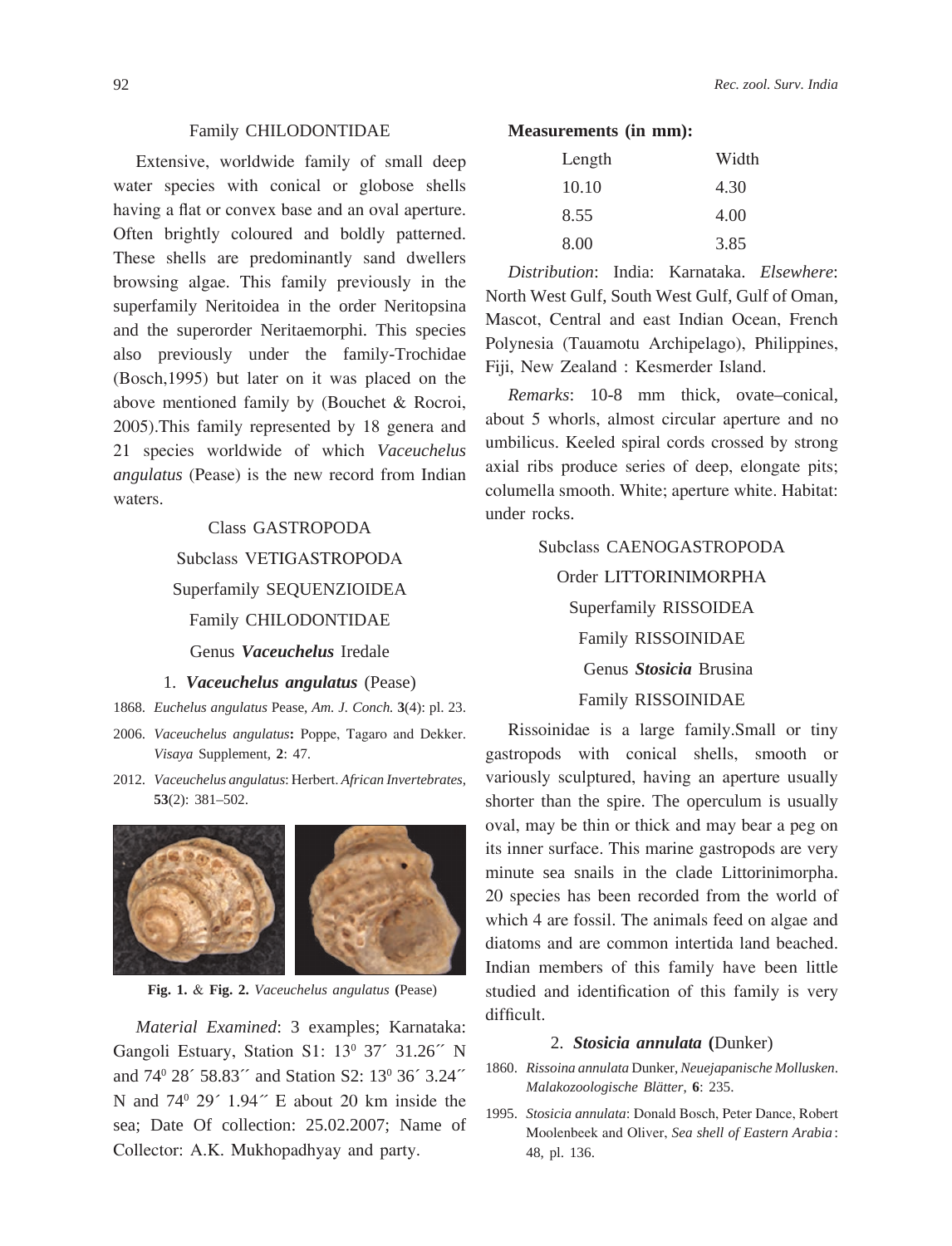

**Fig. 3** & **4.** *Stosicia annulata* **(**Dunker)

*Material Examined*: 4 examples; Karnataka; Gangoli Estuary, Station S3: 13<sup>0</sup> 34<sup>2</sup> 12.90<sup>2</sup> N and 74<sup>0</sup> 28<sup> $\cdot$ </sup> 57.36 E and S4: 13<sup>0</sup> 39<sup> $\cdot$ </sup> 41.17 N and 74<sup>0</sup> 24´ 51.22 E about 20km inside the sea, Date Of collection: 25.02.1007; Name of Collector: A.K. Mukhopadhyay and party.

#### **Measurements (in mm):**

| Length | Width |
|--------|-------|
| 4.40   | 1.50  |
| 3.85   | 1.00  |
| 2.00   | 0.50  |

*Distribution*: India: Karnataka. *Elsewhere*: Eastern Arabia, North West Gulf, South East Gulf, Gulf of Oman, Mascot, Indo-China, Central and East Indian Ocean, East Africa.

*Remarks*: 4 to 2 mm thick, semi translucent, elongate-ovate, outer lip thickened behind, flat topped protoconch of about 3 smooth whorls. Bold, sharp spiral keels (6 on the last whorl), white. Habitat: intertidal pools and in shell sand. (Bosch, 1995)

#### Superfamily EPITONIOIDA

#### Family EPITONIDAE

#### Genus *Epitonium* Roeding

Members of this large family of warm water, parasitic species, popularly known as wentle traps, occur on or under sea-anemones and other coelenterates and within the sponges. Males when young but becoming female ultimately, they lay strings of eggs. Some are known to emit a purple dye for defensive purposes. Most of them colourless, translucent shells with round aperture and high spire, the whorls often buttressed by thin or thick.

#### 3. *Epitonium lyra* (Sowerby, 1844)

- 1844. *Scalaria lyra* Sowerby, *Thes. Conch.* **4**: pl. 33. figs. 38, 39.
- 1995. *Epitonium lyra*: Donald Bosch, Peter Dance, Robert Moolenbeek and Oliver, *Sea shell of Eastern Arabia*: 48, pl. 136.



**Fig. 5** & **6.** *Epitonium lyra* (Sowerby)

*Material Examined*: 3 examples; India: Karnataka: Gangoli Estuary station S3: 13<sup>0</sup> 34<sup>2</sup> 12.90 $\degree$  N and 74 $\degree$ 28 $\degree$ 57.36 $\degree$  E about 20km inside the sea. Date Of collection: 25.02.2007; Name of Collector: A.K. Mukhopadhyay and party.

#### **Measurements (in mm):**

| Length | Width |
|--------|-------|
| 7.80   | 3.00  |
| 7.00   | 2.90  |
| 6.80   | 2.50  |

*Distribution*: India: Karnataka. Elsewhere: Gulf of Oman.

*Remarks*: 8 to 7mm, high spire, broad based; with deep sutures; Spire whorls bear fragile, often worn Oblique ribs from 25 and above on last whorls, strongly reflected at sutures where they interleave; fine irregular spiral threads between ribs. Reflected inner lip partly obscures deep umbilicus. White with two strong spiral, pale brown bands; ribs and base white. Habitat: offshore within sponges.

#### **ACKNOWLEDGEMENT**

The authors are grateful to the Director, Zoological Survey of India, Kolkata for encouragement and support.